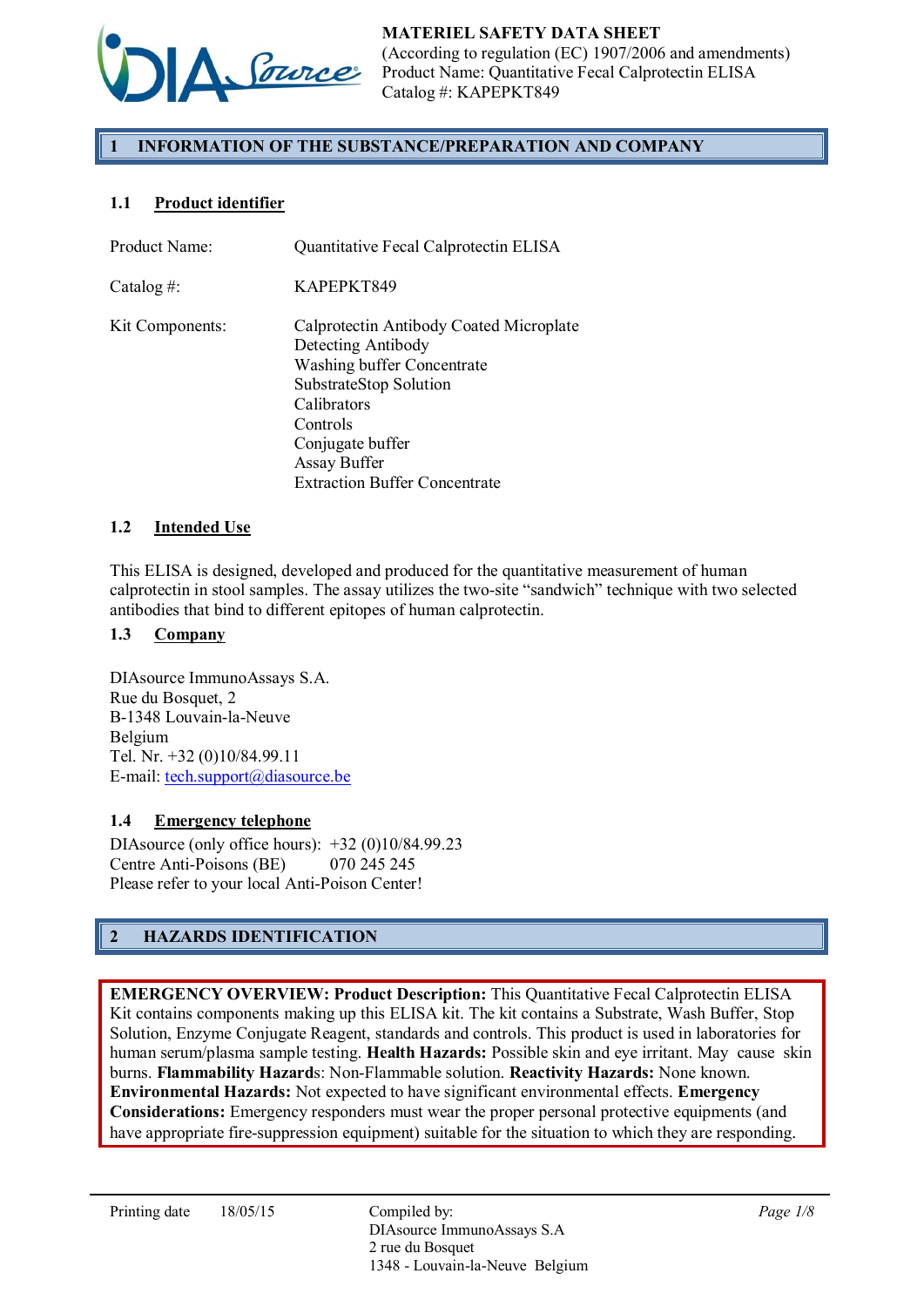# MATERIEL SAFETY DATA SHEET



(According to regulation (EC) 1907/2006 and amendments) Product Name: Quantitative Fecal Calprotectin ELISA Catalog #: KAPEPKT849

# EU LABELING AND CLASSIFICATION:

EU DANGEROUS PREPARATIONS DIRECTIVE (DPD) LABELING AND CLASSFICATION: One component of this product meets the definition of hazardous class 1272/2008, as defined by the European Union Council Directives. This product does not meet the definition of hazardous class 67/548/EEC, 1999/445/EC, or subsequent Directives.

None of the components of this product are listed in the Annex I of Regulation (EC) No 689/2008.

GHS CLASSIFICATIONS 1272/2008: SIGNAL WORD: Danger! HAZARD SYMBOL:

HAZARD STATEMENTS:

H320: Causes eye irritation H315: Causes skin irritation H314: Causes severe skin burns and eye damage

### PRECAUTIONARY STATEMENT:

P264: Wash skin thoroughly after handling

P281: Use protective equipment as required

P260 - Do not breathe mist, vapours, spray

P280 - Wear protective gloves, eye protection, protective clothing, face protection

P301+P330+P331 - IF SWALLOWED: Rinse mouth. Do NOT induce vomiting

P303+P361+P353 - IF ON SKIN (or hair): Remove/Take off immediately all contaminated clothing. Rinse skin with water/shower

P304+P340 - IF INHALED: Remove person to fresh air and keep comfortable for breathing P305+P351+P338 - If in eyes: Rinse cautiously with water for several minutes. Remove contact lenses, if present and easy to do. Continue rinsing

P310 - Immediately call a POISON CENTER/doctor/…

P363 - Wash contaminated clothing before reuse

P405 - Store locked up

P501 - Dispose of contents/container to comply with local, state and federal regulations

### EU CLASSIFICATION 1999/455/EC:

Classification: [Xi] Irritant, [Xn] Harmful

Risk Phrases: R34: Causes burns, R36/38: Irritating to eyes and skin, R41: Risk of serious damage to eyes.

Safety Phrases: S26: In case of contact with eyes, rinse thoroughly with plenty of water and seek medical advice: S36/37/39: Wear suitable protective

### HEALTH HAZARDS OR RISK FROM EXPOSURE:

|         | Prolonged contact with the components in this kit may irritate the skin.       |
|---------|--------------------------------------------------------------------------------|
|         | Contact with eyes may cause irritation or redness. This product is designed to |
|         | be used in a laboratory environment.                                           |
| Acute   | Individuals using this product should be wearing the proper personal           |
|         | protective equipment to prevent skin and eye contact.                          |
| Chronic | None known                                                                     |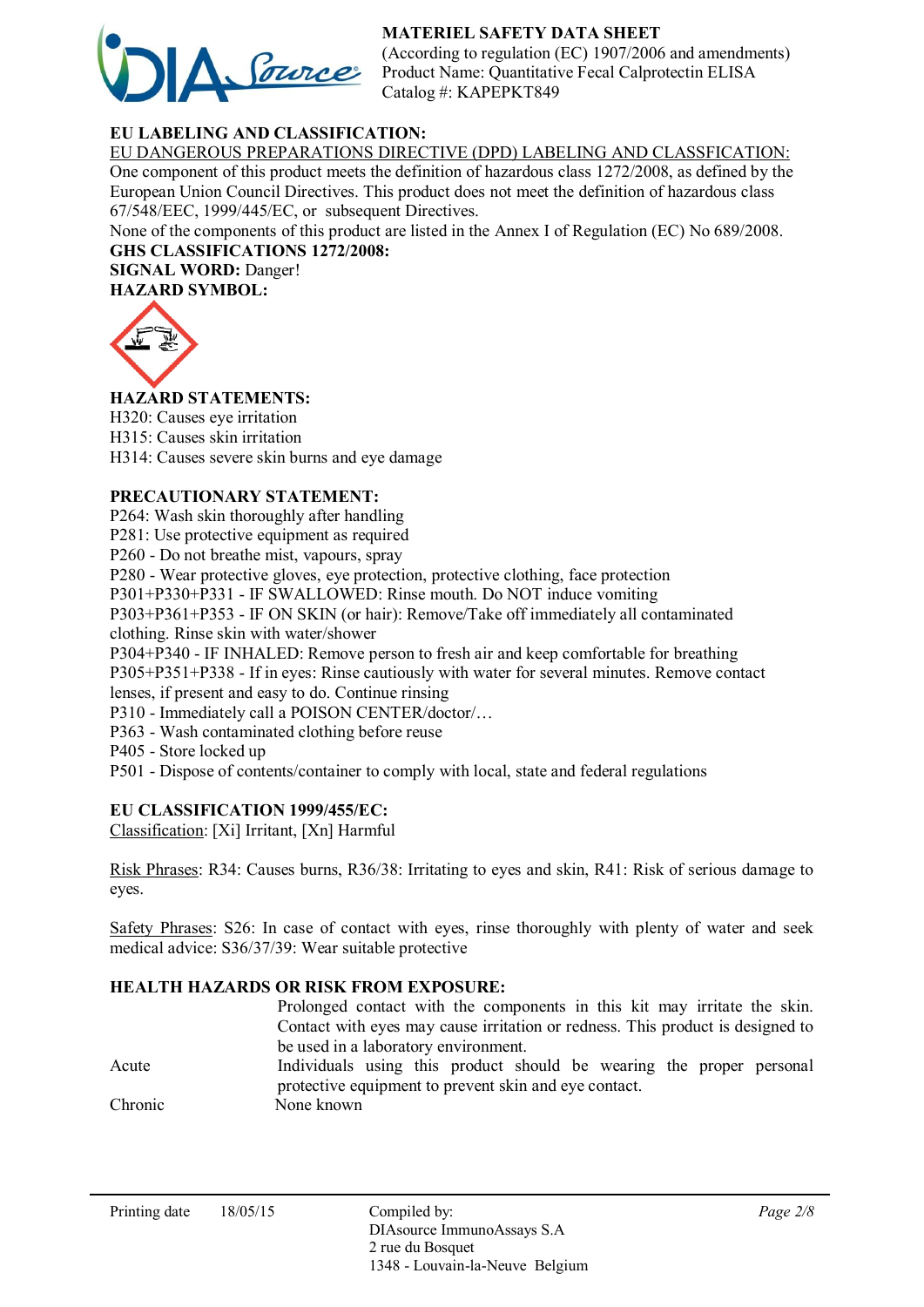

### 3 COMPOSITION/INFORMATION ON INGREDIENTS

| <b>HAZARDOUS</b><br><b>INGREDIENTS: ELISA HRP</b><br><b>SUBSTRATE (TMB/H202)</b> | CAS#                    | <b>EINECS#</b>         | $\overline{ICSC}$ # | <b>AMOUNT</b> | <b>HAZARD CLASSIFICATION:</b><br><b>RISK PHRASES</b>                            |
|----------------------------------------------------------------------------------|-------------------------|------------------------|---------------------|---------------|---------------------------------------------------------------------------------|
| Water                                                                            | 7732-18-5               | 231-791-2              | Not Listed          | 35-45%        | HAZARDOUS CLASSIFICATION:<br>NOT CLASSIFIED RISK<br>PHRASES: NONE               |
| TMB $(3,3',5,5')$ -<br>Tetramethylbenzidine)                                     | 54827-17-7              | 259-364-6              | Not Listed          | 55-65%        | HAZARDOUS CLASSIFICATION:<br>NOT CLASSIFIED RISK<br>PHRASES: NONE               |
| <b>HAZARDOUS</b><br><b>INGREDIENTS: ELISA</b><br><b>STOP SOLUTION</b>            | CAS#                    | <b>EINECS#</b>         | ICSC#               | <b>AMOUNT</b> | <b>HAZARDOUS</b><br><b>CLASSIFICATION; RISK</b><br><b>PHRASES</b>               |
| Water                                                                            | 7732-18-5               | 231-791-2              | Not Listed          | $95 - 98\%$   | HAZARDOUS CLASSIFICATION:<br><b>NOT CLASSIFIED RISK</b><br>PHRASES: NONE        |
| Hydrochloric Acid                                                                | 7647-01-0               | 231-595-7              | 0163                | $2 - 5\%$     | <b>HAZARDOUS CLASSIFICATION:</b><br>[Xn]; RISK PHRASES: R34, R41                |
| <b>HAZARDOUS</b><br><b>INGREDIENTS: OTHER KIT</b><br><b>COMPONENTS</b>           | CAS#                    | <b>EINECS#</b>         | ICSC#               | <b>AMOUNT</b> | <b>HAZARD CLASSIFICATION;</b><br><b>RISK PHRASES</b>                            |
| Water                                                                            | 7732-18-5               | 231-791-2              | Not Listed          | 90-99%        | <b>HAZARDOUS CLASSIFICATION:</b><br>NOT CLASSIFIED RISK<br>PHRASES: NONE        |
| Proprietary                                                                      | NA                      | Not Listed             | Not Listed          | $<1\%$        | HAZARDOUS CLASSIFICATION:<br><b>NOT CLASSIFIED RISK</b><br>PHRASES: NONE        |
| Sodium Phosphate, Dibasic                                                        | 7558-79-4               | 231-448-7              | 1129                | $1\%$         | HAZARDOUS CLASSIFICATION:<br>NOT CLASSIFIED RISK<br>PHRASES: NONE               |
| Sodium Phosphate, Monobasic,<br>monohydrate                                      | 10049-21-5              | Not Listed             | Not Listed          | <1%           | <b>HAZARDOUS CLASSIFICATION:</b><br>NOT CLASSIFIED RISK<br>PHRASES: NONE        |
| Sodium Chloride                                                                  | 7647-14-5               | 231-598-3              | Not Listed          | $<1\%$        | HAZARDOUS CLASSIFICATION:<br>[Xi]; RISK PHRASES: R36/38                         |
| Potassium Phosphate,<br>Monobasic                                                | 7778-77-0               | 231-913-4              | 1608                | <1%           | HAZARDOUS CLASSIFICATION:<br><b>NOT CLASSIFIED RISK</b><br><b>PHRASES: NONE</b> |
| Potassium Phosphate, Dibasic                                                     | 7758-11-4               | 231-834-5              | Not Listed          | <1%           | HAZARDOUS CLASSIFICATION:<br>NOT CLASSIFIED RISK<br>PHRASES: NONE               |
| Tween-20                                                                         | 9005-64-5               | 500-018-3              | Not Listed          | <1%           | <b>HAZARDOUS CLASSIFICATION:</b><br>[Xi]; RISK PHRASES: R36/38                  |
| Proclin 300                                                                      | 2680-20-4<br>26172-55-4 | 220-239-6<br>247-500-7 | Not Listed          | $< 0.05\%$    | HAZARDOUS CLASSIFICATION:<br>[Xi]; RISK PHRASES: R36/38                         |
| Bovine Serum Albumin                                                             | 9048-46-8               | 232-936-2              | Not Listed          | $<1\%$        | <b>HAZARDOUS CLASSIFICATION:</b><br>NOT CLASSIFIED RISK<br>PHRASES: NONE        |
| Horseradish Peroxidase                                                           | 9003-99-0               | 232-668-6              | Not Listed          | $<1\%$        | HAZARDOUS CLASSIFICATION:<br>NOT CLASSIFIED RISK<br>PHRASES: NONE               |

Note: ALL WHIMIS required information is included in appropriate sections based on the ANSI Z400.1-2004 format. This product has been classified in accordance with the hazard criteria of the CPR and the MSDS contains all the information required by the CPR. EU Directives and the Japanese Industrial Standard JIS Z 7250: 2000.

#### 4 FIRST AID MEASURES

Contaminated individuals of chemical exposure must be taken for medical attention if any adverse effect occurs. Rescuers should be taken for medical attention, if necessary. Take a copy of the label and MSDS to a health professional with the contaminated individual.

| EYE CONTACT: | If chemical contacts the eye, open victim's eyes while under gentle running   |
|--------------|-------------------------------------------------------------------------------|
|              | water. Use sufficient force to open eyelids. Have victim "roll" eyes. Minimum |
|              | flushing is for 15 minutes. Remove contact lenses, if worn. Seek medical      |
|              | attention is irritation persists.                                             |

SKIN CONTACT: Wash contacted area with soap and water. Remove exposed or contaminated clothing, taking care not to contaminate eyes. Seek medical attention if irritation develops or persists.

| Printing date | 18/05/15 | Compiled by:                    |  |  |
|---------------|----------|---------------------------------|--|--|
|               |          | DIAsource ImmunoAssays S.A.     |  |  |
|               |          | 2 rue du Bosquet                |  |  |
|               |          | 1348 - Louvain-la-Neuve Belgium |  |  |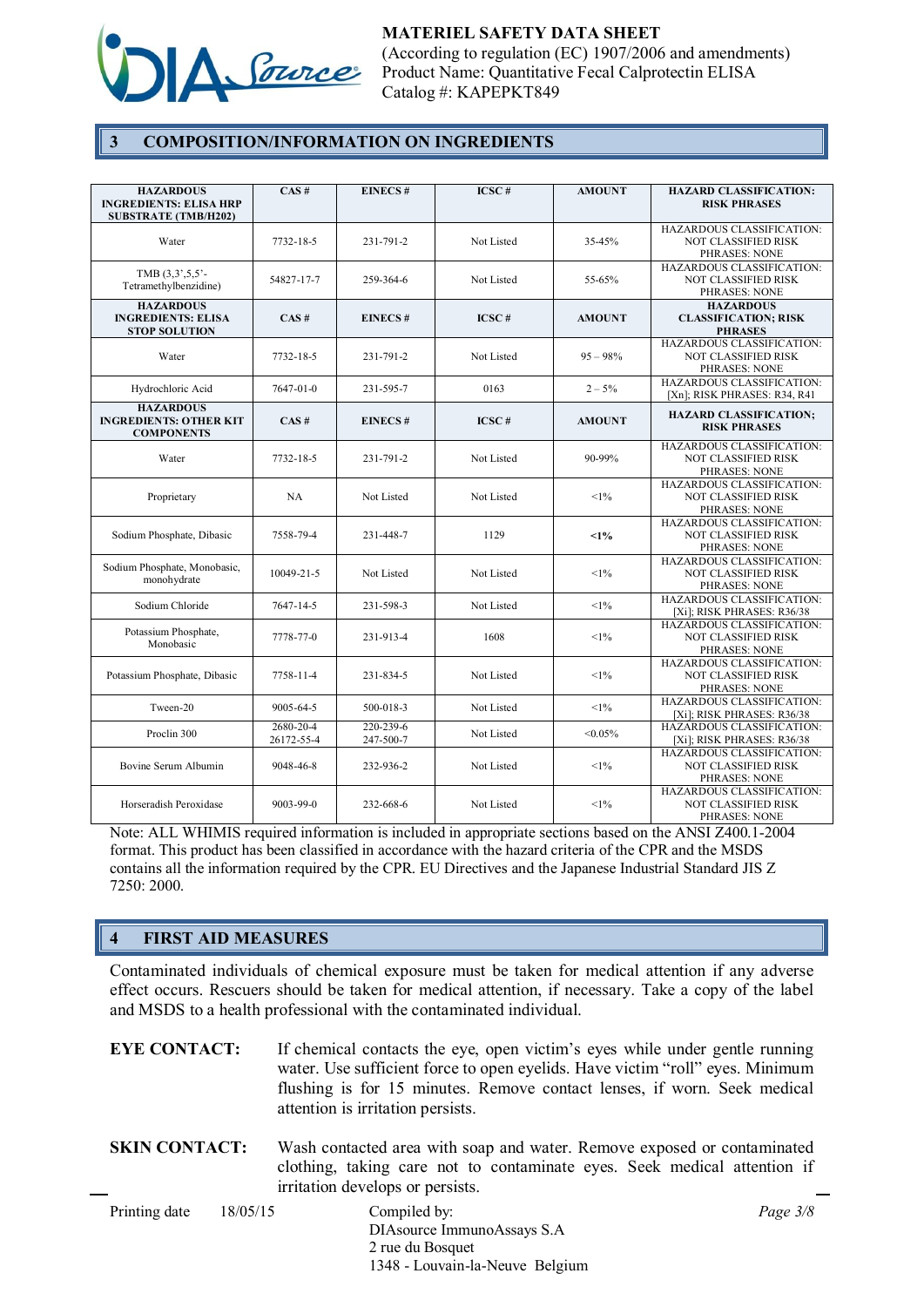

INHALATION: Provide good ventilation in process area to prevent formation of vapor. Do not breathe mist, vapors, spray.

INGESTION: If chemical is swallowed, call physician or poison control center for most current information. If professional advice is not available, do not induce vomiting. Never induce vomiting or give diluents (milk or water) to someone who is unconscious, having convulsions, or who cannot swallow. Victims of chemical exposure must be taken for medical attention. Rescuers should be taken for medical attention, if necessary. Take a copy of the label and MSDS with the victim to the health professional.

#### MEDICAL CONDITIONS AGGRAVATED BY EXPOSURE: None know

RECOMMENDATIONS TO PHYSICIALS: Treat symptoms and eliminate overexposure



FLASH POINT: Non-flammable

5 FIRE FIGHTING MEASURES

AUTOIGNITION TEMPERATURE: Not applicable

FLAMMABLE LIMITS (in air volume, %): Lowers NA Upper NA

FIRE EXTIGUISHING MATERIALS: Use extinguishing materials appropriate for surrounding fire UNUSUAL FIRE AND EXPLOSIVE HAZARDS: The product is a water based mixture with no known fire or explosion hazards.

EXPLOSION SENSITIVITY TO MECHANICAL IMPACT: Not sensitive

EXPLOSION SENSITIVITY TO STATIC DISCHARGE: Not sensitive

SPECIAL FIRE-FIGHTING PROCEDURES: Incipient fire responders should wear eye protection. Structural firefighters must wear Self-Contained Breathing Apparatus and full protective equipment. Isolate materials not yet involved in the fire and protect personnel. Move containers from fire area if this can be done without risk; otherwise, cool with carefully applied water spray. If possible, prevent runoff water from entering storm drains, bodies of water, or environmentally sensitive areas.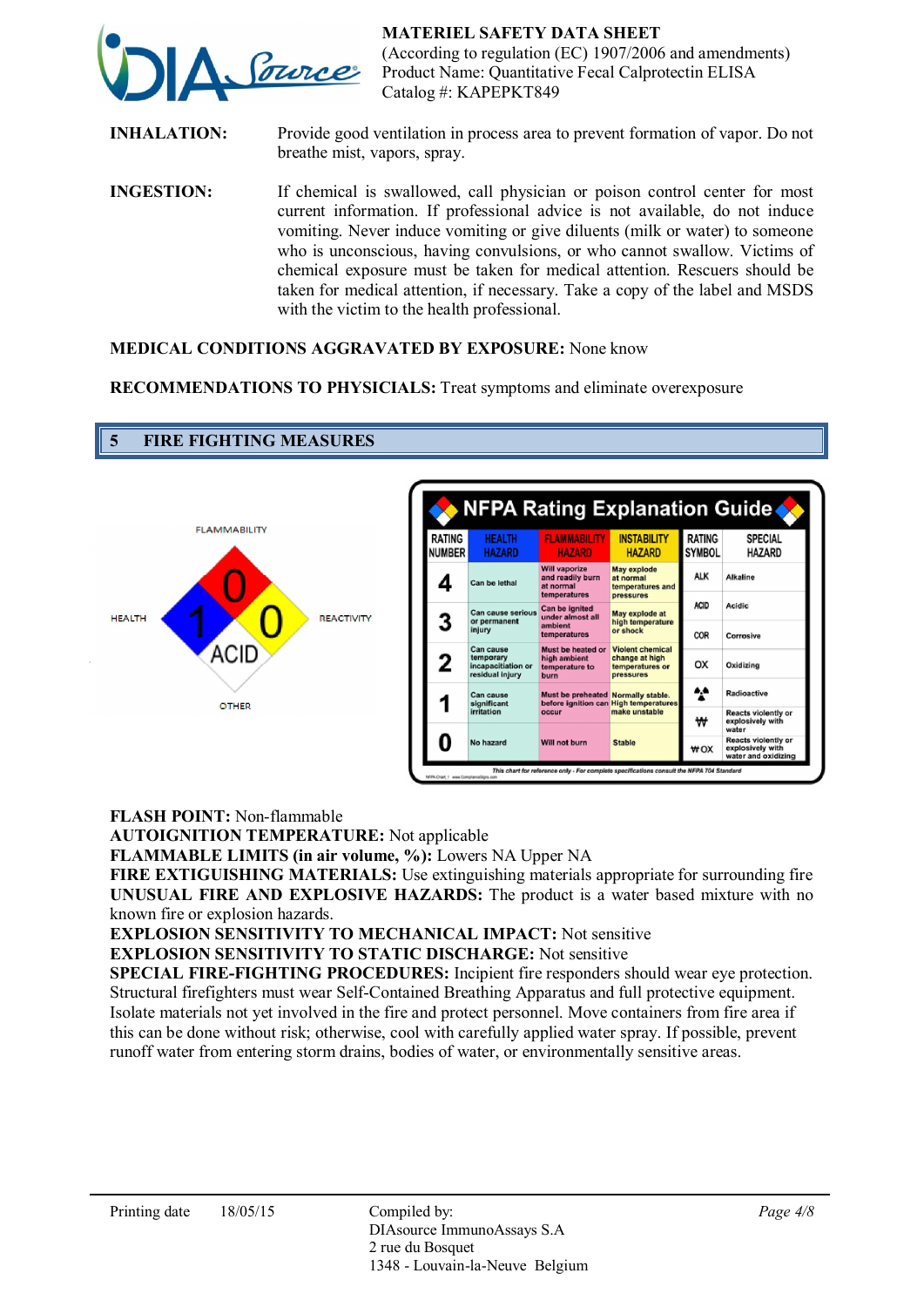

# 6 ACCIDENTAL RELEASE MEASURES

SPILL AND LEAK RESPONSE: Proper protective equipment should be used. Personnel should be trained for spill response operations.

SPILLS: Trained personnel following pre-planned procedures should handle non-incidental releases. Absorb spilled materials using polypads or other suitable absorbent material. Place all spill residue in an appropriate container and seal. Decontaminate the area thoroughly. Do not mix with wastes from other materials. Dispose of in accordance with applicable Federal, State, and local procedures.

## 7 HANDLING AND STORAGE

WORK PRACTICES AND HYGIENE PRACTICES: As with all chemicals, avoid getting this product on you or in you. Wash thoroughly after handling this product. Do not eat, drink, smoke, or apply cosmetics while handling this product. Avoid breathing mists or sprays generated by this product. Use in a well-ventilated location. Remove contaminated clothing immediately.

STORAGE AND HANDLING PRACTICES: Store product in properly labeled, closed containers at temperatures between 2-8°C. Protect from physical damage. Keep containers closed when not in use.

## 8 EXPOSURE CONTROLS/PERSONAL PROTECTION

VENTILATION AND ENGINEERING CONTROLS: Use with adequate ventilation to ensure exposure levels are maintained below the established limits.

Currently, International exposure limits are not established for all components of this product. Please check with competent authority in each country for the most recent limits in place.

*The following information on appropriate Personal Protective Equipment is provided to assist employers in complying with OSHA regulations found in 29 CFR Subpart I (beginning at 1910.132) or equivalent standards of Canada, or standards of EU member states (including EN 149 for respiratory PPE, and EN 166 for face/eye protection), and those of Japan. Please reference applicable standards for relevant details.* 

RESPIRATORY PROTECTION: If exposure limits are exceeded, use only respiratory protection authorized in the US Federal OSHA Respiratory Protection Standard (29 CFR 1910.134), equivalent US State standards, Canadian CSA Standard Z94.4-93, the European Standard EN149, or EU member states.

EYE PROTECTION: Splash goggles or safety glasses with side shields recommended. If necessary, refer to US OSHA 29 CFR 1910.133, Canadian Standards, and the European Standard EN166, Australian Standards, or relevant Japanese Standards.

HAND PROTECTION: Compatible protective gloves recommended. Wash hands after removing gloves. If necessary, refer to US OSHA 29 CFR 1910.133, Canadian Standards, and the European Standard EN166, Australian Standards, or relevant Japanese Standards.

BODY PROTECTION: Use body protection appropriate for task. Coveralls, rubber aprons, or chemical protective clothing made from natural rubber are generally acceptable, depending upon the task. If necessary, refer to appropriate Standards of Canada, or appropriate Standards of the EU, Australian Standards, or relevant Japanese Standards. If a hazard of injury to the feet exists due to falling objects, rolling objects, where objects may pierce the soles of the feet or where employee's feet may be exposed to electrical hazards, use foot protection, as describes in US OSHA 29 CFR 1910.139.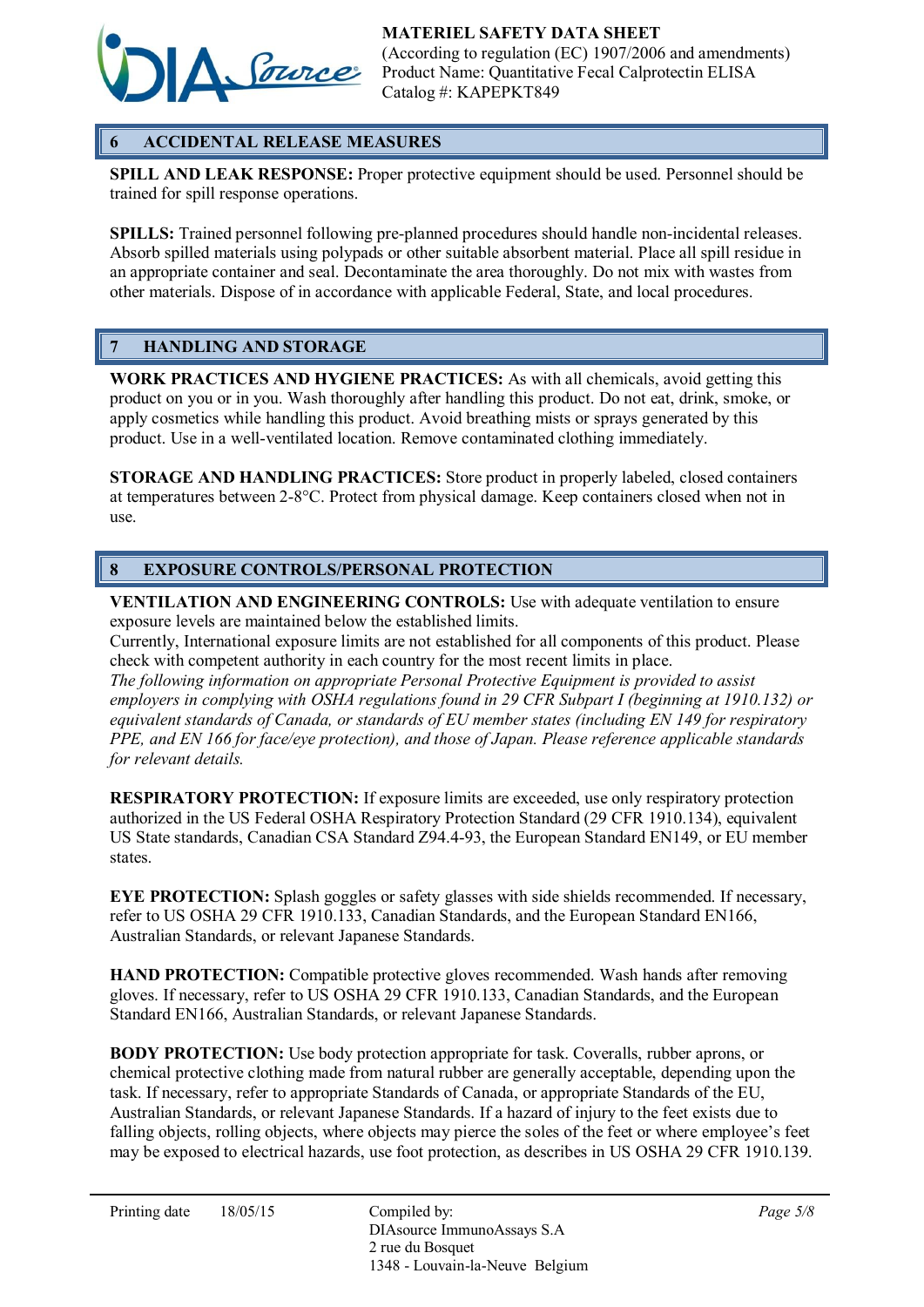

### 9 PHYSICAL AND CHEMICAL PROPERTIES

VAPOR DENSITY: NA<br>
SPECIFIC GRAVITY @ 20°C: No data (water=1) SOLUBILITY IN WATER: Soluble **SPECIFIC GRAVITY** @ 20 $^{\circ}$ C: No data (water=1) **VAPOR PRESSURE:** No data  $\omega$  20°C **pH:** Not established APPEARANCE AND COLOR: This product is a clear to yellowish liquid.

# 10 STABILITY AND REACTIVITY

STABILITY: Stable under ordinary conditions of use and storage.

DECOMPOSITION PRODUCTS: When stored as labeled, no known hazardous decomposition products are formed during the shelf-life of this product.

MATERIALS WITH WHICH SUBSTANCE IS INCOMPATIBLE: No information available. HAZARDOUS DEPOLYMERIZATION: Will not occur.

CONDITIONS TO AVOID: Temperatures above or below the recommended storage range.

## 11 TOXICOLOGICAL INFORMATION

TOXICITY DATA: No data available.

SUSPECTED CANCER AGENT: The components of this product are not listed by agencies tracking the carcinogenic potential of chemical compounds as follows:

Carcinogenicity:

NTP Regulated No IARC Regulated No

OSHA Regulated No

IRRITANCY OF THE PRODUCT: None known

SENSITIZATION TO THE PRODUCT: This product is not known to cause human skin or respiratory sensitization.

REPRODUCTIVE TOXICITY INFORMATION: Listed below is information concerning the effects of this product and its components on the human reproductive system.

- Mutagenicity: The components of this product are not reported to produce mutagenic effects in humans.
- Embryotoxicity: The components of this product are not reported to produce embryotoxic effects in humans.
- Teratogenictity: The components of this product are not reported to produce teratogenic effects in humans.
- Reproductive Toxicity: The components of this product are not reported to produce reproductive effects in humans.

# 12 ECOLOGICAL INFORMATION

ALL WORK PRACTICES MUST BE AIMED AT ELIMINATING ENVIRONMENTAL CONTAMINATION ENVIRONMENTAL FATE: No data available. ENVIRONMENTAL TOXICTIY: No data available.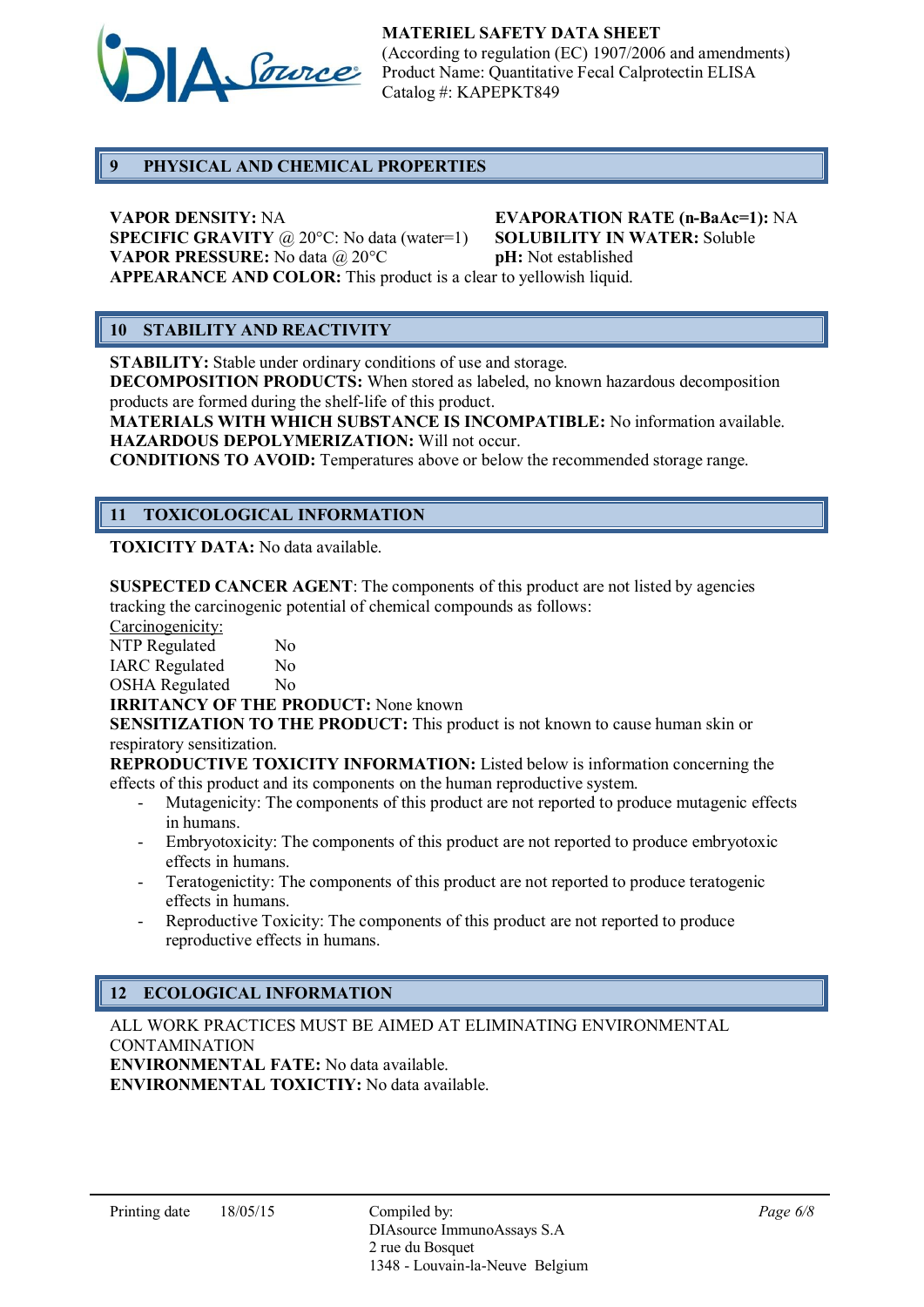

## 13 DISPOSAL CONSIDERATIONS

PREPARING WASTES FOR DISPOSAL: Waste disposal must be in accordance with appropriate US Federal, State, and local regulations, those of Canada, Australia, EU Member States, and Japan.

### 14 TRANSPORT INFORMATION

US DOT, IATA, IMO, ADR: DOT CLASSIFICATION Non Regulated Material DOT LABELING REQUIREMENTS None IATA LABELING REQUIREMENTS None

US DEPARTMENT OF TRANSPORTATION (DOT) SHIPPING REGULATIONS: This product is not classified as dangerous goods, per US DOT regulations, under 49 CFR 172.101.

TRANSPORT CANADA, TRANSPORTATION OF DANGEROUS GOOD REGULATIONS: This product is not classified as Dangerous Goods, per regulations of Transport Canada.

INTERNATIONAL AIR TRANSPORT ASSOCIATION (IATA): This product is not classified as Dangerous Goods, by rules of IATA.

INTERNATIONAL MARITIME ORGANIZATION (IMO) DESIGNATION: This product is not classified as Dangerous Goods by the International Maritime Organization.

EUROPEAN AGREEMENT CONVERNING THE INTERNATIONAL CARRIAGE OF DANGEROUS GOODS BY ROAD (ADR): This product is not classified by the United Nations Economic Commission for Europe to be dangerous goods.

# 15 REGULATORY INFORMATION

UNITED STATES REGULATIONS: SARA REPORTING None REQUIREMENTS

MARINE POLLUTANT This product contains no components listed as a Marine Pollutant under 49 CFR 172.101, Appendix B. TSCA All components in this product mixture are listed on the US Toxic Substances Control Act (TSCA) inventory of chemicals or are exempt from listing.

SARA 311/312: Acute Health: Yes; Chromic Health: No; Fire: No; Reactivity: No US CERCLA REPORTABLE QUANTITY (RQ): Hydrochloric Acid CAS#6381-92-6 500 Lb RQ. US TSCA INVENTORY STATUS: All of the components of this product are listed in the TSCA Inventory or exempt.

CALIFORNIA SAFE DRINKING WATER AND TOXIC ENFORCEMENT ACT (PROPOSITION 65): This product does not

contain any component above the 0.1% level which is listed as a California Proposition 65 chemical. Note the chemical identity of some or all components present is confidential business information (trade secret) and is being withheld as permitted by 29 CFR 1910.1200 (i).

### CANADIAN REGULATION:

CANADAIAN DSL/INDSL INVENTORY STATUS: All of the components of this product are on the DSL Inventory or exempt.